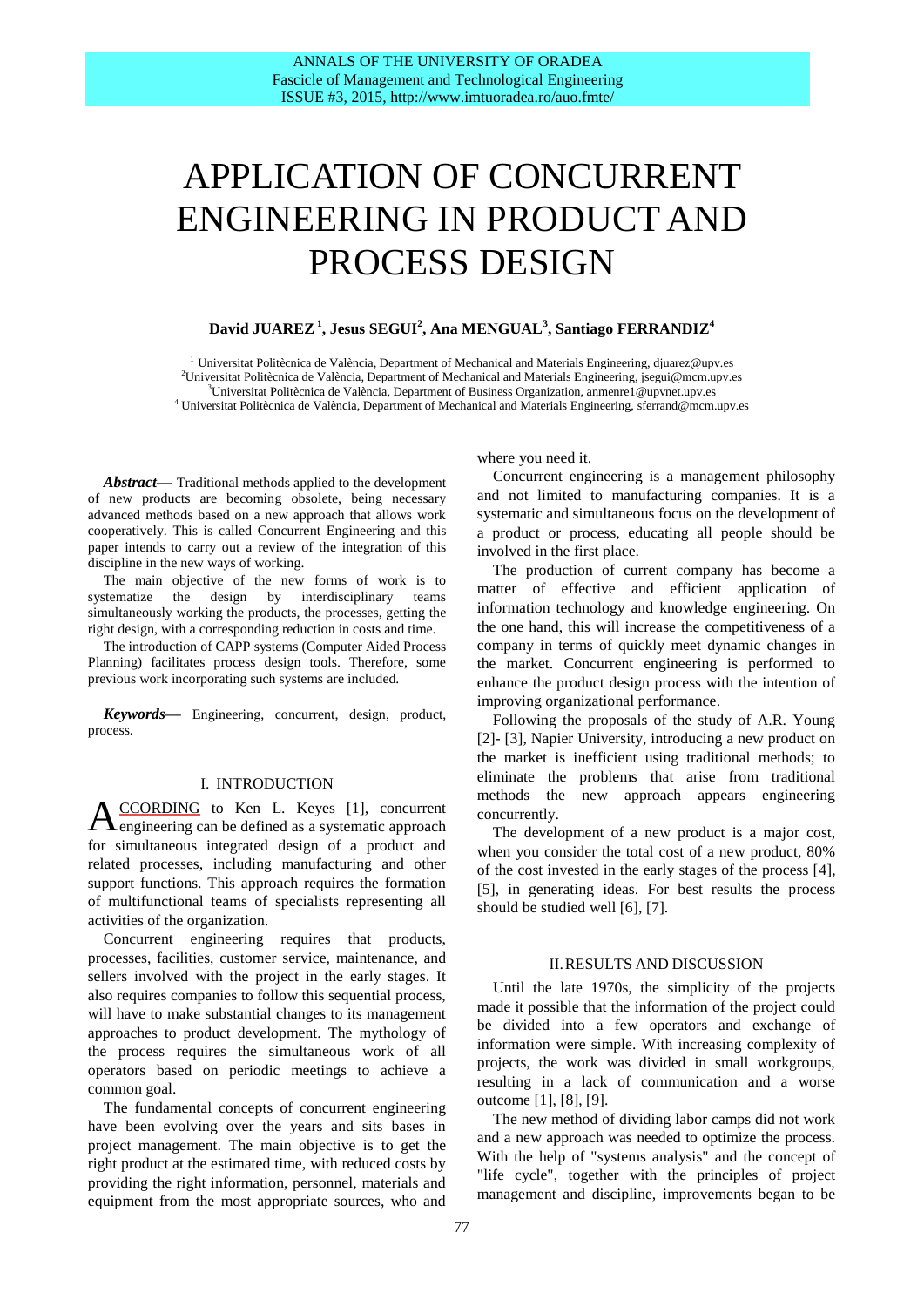incorporated to the problem of the development cycle of the product / process [10-16].

Once the project is treated as a system with predefined elements and activities, the next significant improvement in project management is the recognition that the project should be managed by a "project team" that represents all significant participants (element / organization) identified by the system approach. These are the people who run the detailed planning, organization and control of the project [17].

The documentation hitherto known on concurrent engineering has been collected and documented recently by the Institute for Defense Analyses (IDA) [18-19], introducing bellow the general areas covered by concurrent engineering:

- *1) The dependence of the multifunctional teams to integrate the designs of a product and its manufacturing and support processes;*
- *2) The use of computer-aided design, engineering and manufacturing methods (CAD / CAE / CAM) to support the integration of design through products and process models and databases;*
- *3) The use of a variety of methods of analysis to optimize the design of a product and its manufacturing and support processes.*

## *A. Model development*

AR Young proposes some methods of application to product design that follow a sequence of methodology in a systematic approach. Some of these models deal specifically with the design process itself, while others take into account the whole process of introducing a product, including manufacturing. The steps that are required during the development process are the following ones:

- *1) -Identification of the need of the product*
- *2) .-Development of a document of specification product design*
- *3) -Generation and evaluation of design concept*
- *4) - Detailed Design of the most promising concepts*
- *5) -Design and development of manufacturing plant*
- *6) -Distribution and sale of the new product.*

## *B. Advantages of using the concurrent engineering*

According to information gathered at the Institute for Defense Analyses (IDA), as well as the studies and efforts of Ken L. Keys [20], they emphasize the following expected benefits to implement concurrent engineering:

*1) Improving the quality of designs which resulted in a drastic reduction of engineering change orders*  *(over 50%) in early production.*

- *2) Reduced cycle time of product development [21- 22], so a 40-60% through concurrent design, rather than a product design and sequential process.*
- *3) Manufacturing costs reduced by up to 30-40% by having MFPs that integrate product and process design.*
- *4) Scrap and rework reduced by up to 75% through the products and process design optimization.*
- *5) Maintenance / serviceability efforts and reduced warranty costs (ie, lifecycle cost savings) [23].*

## *C. C.A.A.P. Systems*

One of general areas that covers concurrent engineering is the use of computer-aided design, engineering and manufacturing methods (CAD / CAE / CAM) to support the integration of design through shared products and process models and databases.

YB Liu [24] conducted a concurrent engineering study based on the CAPP systems (Computer- Aided Process Planning), providing an explanation of the use of such systems to obtaining an optimal plan.

Today the use of CAPP systems is very practical for the development of product design. The CAPP systems include a variety of activities in a production environment. CAPP acts as the source of information and interacts with the computer-aided design (CAD), computer- aided manufacturing (CAM), the material resources planning (MRP II) and other activities in the product life cycle.

Many of the CAPP systems ignore the multiplicity of design processes and do not evaluate a plan of processes, so it will be difficult to obtain an optimal plan. To overcome the problems, CAPP systems perform concurrent design with the fundamentals of data and product information, this results in the design stages and the following processes, including manufacturing feasibility, costs, manufacturing resources etc., if defects are found in the process they must be modified as soon as possible.

#### Construction and functions of CAPP systems:

First, there is the database depending on the model and process, after using the experience and knowledge the process is redesigned, this plan is evaluated using a synthetic evaluation model. At the same time, the manufacturing information is shown. The designer must select the optimum process according to the evaluation of results and proper process is modified with the right conditions.

Once the plan of the process is completed, the information data related to the process is obtained and administration documents are generated automatically. The next step is to check and detect possible defects to remove them. When the process is finished, the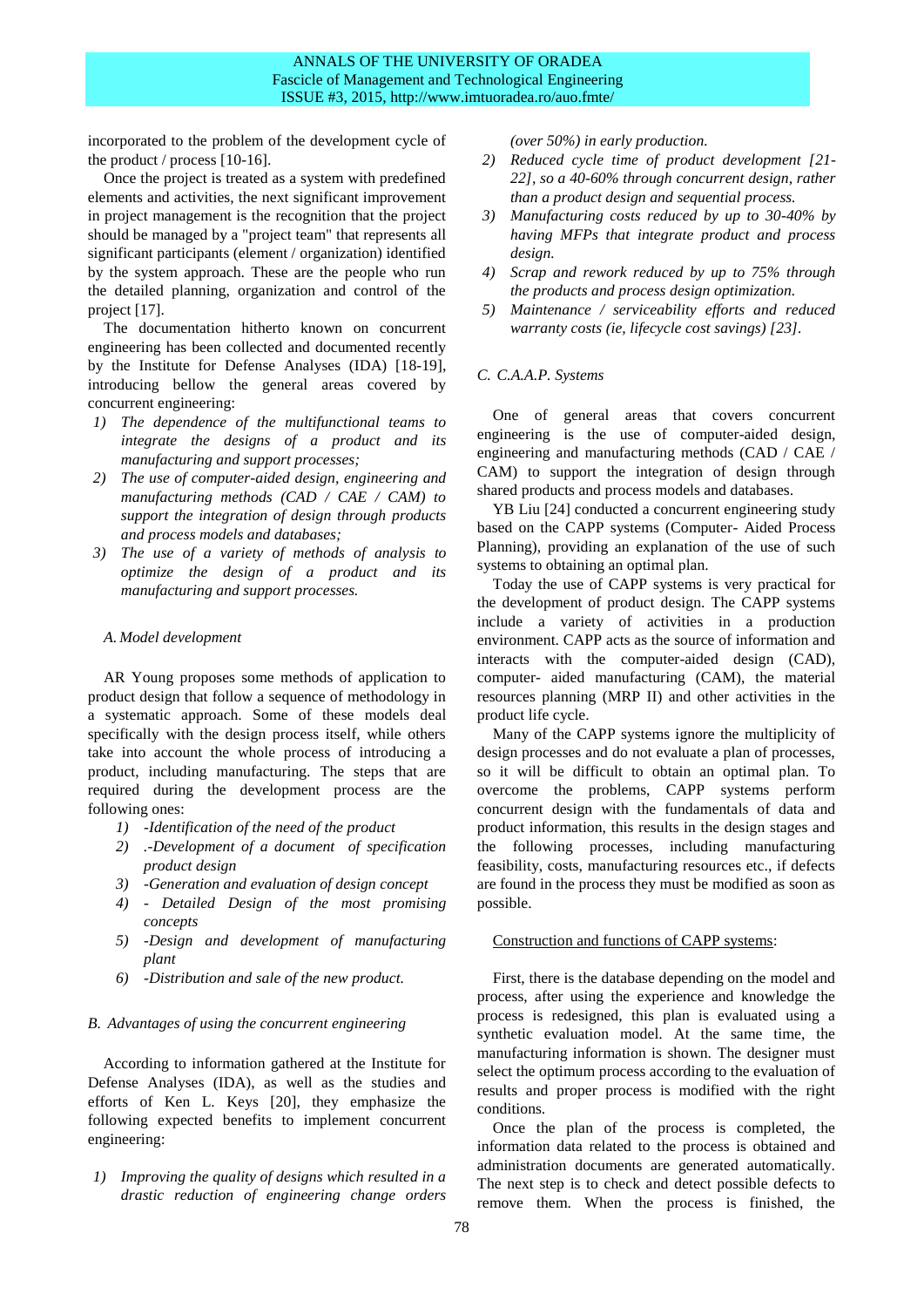information related to the process provides a shortening of itself, reducing costs and improving the product quality.

## Critical review of CAPP systems:

The Engineering School at the University of Abertay (Dundee, Bell Street. Dundee, UK) [25-26] presents a critical review of models of CAPP systems revealing the current limitations, reviewing the machining modeling, the facilities, database system technology, focusing on the goals and techniques of geometric reasoning.

The FOCM "Feature-Oriented Capability Module" is part of a CAPP system. The focus of CAPP as an optimization problem is a function of FOCM to provide solutions on a viable space in the manufacturing plant on which the optimizer will work. This means that the overall cost is considered, ie, instead of choosing the cheapest process feature by feature, the cheaper overall plan is generated.

The FOCM takes as argument a targeted function Brep solid model of description of the component to be scheduled. Several "knowledge sources" containing sets of rules on manufacturing specifications are consulted, in addition to databases on processes and limitations.

This database provides enough information so that the existing facilities at the plant, tools and machines available are described. The model provides information on geometrical constraints and provides another Way of performing the operation.

# *D. Models of application*

Philippe Belloy [27]- [28] present a study about the optimization of the roughness on the surface of a material implementing CAPP systems in 2000. The choice of a manufacturing process, in the design process many parameters are taken into account: the surface, roughness, dimensional tolerance and the material of a mechanical piece are essential data, which influence the behavior and lifetime of the mechanism. The algorithm presented in the work allows the integration of surface quality by a CAD / CAM system, using models to predict surface roughness. Different theoretical and empirical models of roughness which allowed estimating the manufacturing parameters were presented.

Another study by Jung-Seok Kim [29], working together the University of Los Angeles and the Institute of Science and Technology of Korea, about the development of Concurrent Engineering for the design of composite materials explains the development of a concurrent engineering system for the design of structures of composite materials. The concurrent engineering system has been developed to satisfy the demand of better quality products with lower production cost and time. The system of concurrent engineering included the design of several modules such as design / analysis of structures of composite materials which use CLPT and ® nite-element method (FEM), buckling and post buckling analysis, thermo-elastic analysis of carbon composite and optimal design using the expert system. For integration and program management, a design environment was built based on the graph that provides the ability to multitask interface and the graphical user.

ZJiang [30], Department of Engineering, University of Glasgow, with the Engineering School at Leeds Metropolitan University applied Concurrent Engineering for the development of manufacturing a scroll compressor widely used in refrigeration and appliances of air conditioners, this study was carried out due to the complexity of designing and manufacturing their components and high accuracy requirements they entail. The article presents a concurrent engineering approach for the design and manufacture of computer assisted compressor. The authors used C programming tools and Pro / ENGINEER as engineering tools to implement the proposed approach and the development of associated design. A solid display model of the compressor was developed. The designed pattern was improved by using an optimization system. Finite element analysis and an expert system was used to study the model, it was useful for improving the manufacturing quality and assembly of precision of the stages.

M. Sadegh Amalnik [31] introduced a system based on the intelligent knowledge to evaluate the wire dissolution by wire EDM (WEED) using concurrent engineering on the environment and on the basis of object-oriented techniques. Nine different kinds of design features were acquired interactively. The attributes of steel as a working material, copper wire as a tool material, a single electrolyte solution, a type of weed machine and machining conditions such as current pulse in and out of time and distance from the nozzle were stored in a database. For each design feature, the necessary information in manufacturing, such as machining cycle time and cost, the rate of removal of material, maximum cutting width and working feed rate, cutting area were estimated besides the efficiency of the operation.

Finally, J.X. Gao [32] discusses the application of concurrent engineering in the automotive industry suppliers. The cost of introducing new approaches such as Concurrent Engineering and the adoption of new technologies such as computer-aided engineering (CAE) is substantial, as this cost is in addition to operating costs. The authors have examined a number of available frames of Concurrent Engineering and they observed that these frameworks address different aspects of Concurrent Engineering in varying degrees of detail. This project was based on the recognition that a different approach is necessary for the implementation of Concurrent Engineering speaking of suppliers. A framework of three levels has been proposed. The levels are: the environment in which suppliers work, a focus on five